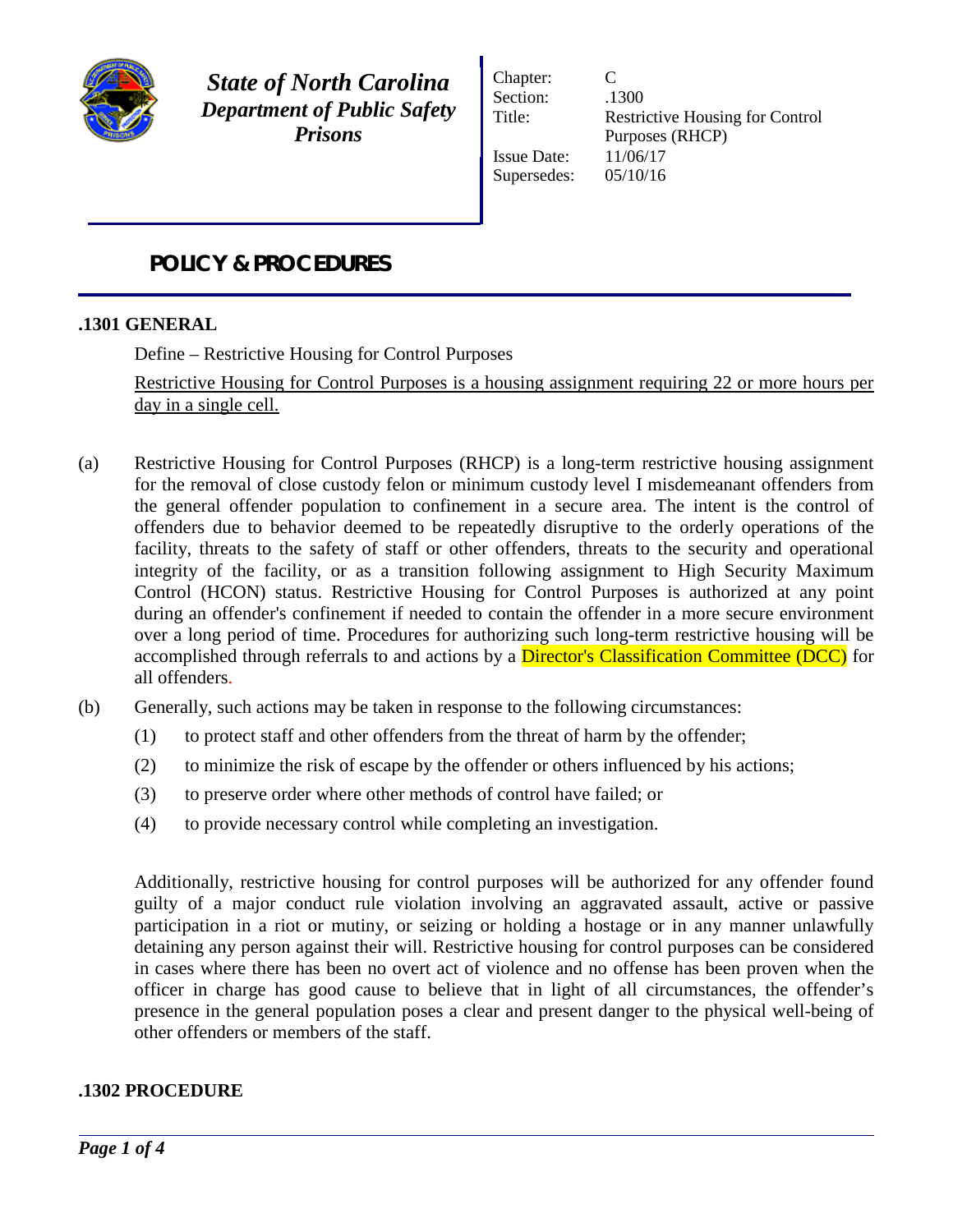- (a) Offenders referred for consideration for an assignment to Restrictive Housing for Control Purposes will typically have been confined through Restrictive Housing for Administrative Purposes (RHAP) prior to facility classification committee referral for Restrictive Housing for Control Purposes. In exceptional cases, referral may be made directly by facility administrator or designee, but typically referrals will be initiated subsequent to a facility classification action properly reviewed and documented.
- (b) Referrals for Restrictive Housing for Control Purposes will be initiated at the facility level and referred to the appropriate **Division Classification Coordinator**. Such requests and action will be processed through the use of the Control Action (IS11) automated record screen process and supported by explanatory comments by appropriate authorizing reviews. Comments are required at each level of action.
- (c) The Facility Classification Committee for all offenders shall consist of at least three members. After review, the offender will be informed of the reasons isolation is being imposed and will be given the opportunity to speak about any matters relevant to the control action circumstance currently under review. Should the facility committee determine that continued isolation and control confinement is appropriate, its' findings will be noted in the appropriate comment section of the Control Action (IS11) automated screen record process. All decisions must be reviewed and approved by the appropriate authorizing authorities.
- (d) Procedures for the Director's Classification Committee (DCC).
	- (1) Every offender considered for Restrictive Housing for Control Purposes shall be entitled to an impartial hearing before the Director's Classification Committee (DCC). No staff member who provides information against the accused or initiates the referral action may serve as a member of the Director's Classification Committee. The offender shall receive written notice of the hearing at least forty-eight (48) hours before the hearing takes place. This written notice must reasonably inform the offender of the reasons for Restrictive Housing for Control Purposes consideration. (4-4302) Specific operational guidelines for the Director's Classification Committee can be found in Chapter C, Section .0100 "Classification Process".
	- (2) At the hearing, the offender shall be confronted with any relevant information tending to indicate that confinement on Restrictive Housing for Control Purposes is necessary. The content of psychiatric, psychological and classification reports need not be released since release may undermine the subsequent efforts to treat mental disorders or other significant problems and to rehabilitate offenders. The name of the person supplying the information need not be disclosed where the threat of reprisal exists. The offender will be given the opportunity to refute the information as presented and may submit any relevant information in his or her own behalf.
	- (3) If the offender has been found guilty of a major rule violation by a disciplinary hearing authority as a result of the incident from which the classification review arises, the Director's Classification Committee may rely on these findings. Otherwise, the DCC must make its own findings of facts. In these cases, the **DCC** will determine whether the complexity of the issue or the illiteracy of the offender makes it unlikely that he or she will be able to collect and present the evidence necessary for an adequate presentation of the case. If so, the **DCC** shall appoint a member of the staff of the facility to which the offender is assigned to assist the offender with his or her presentation.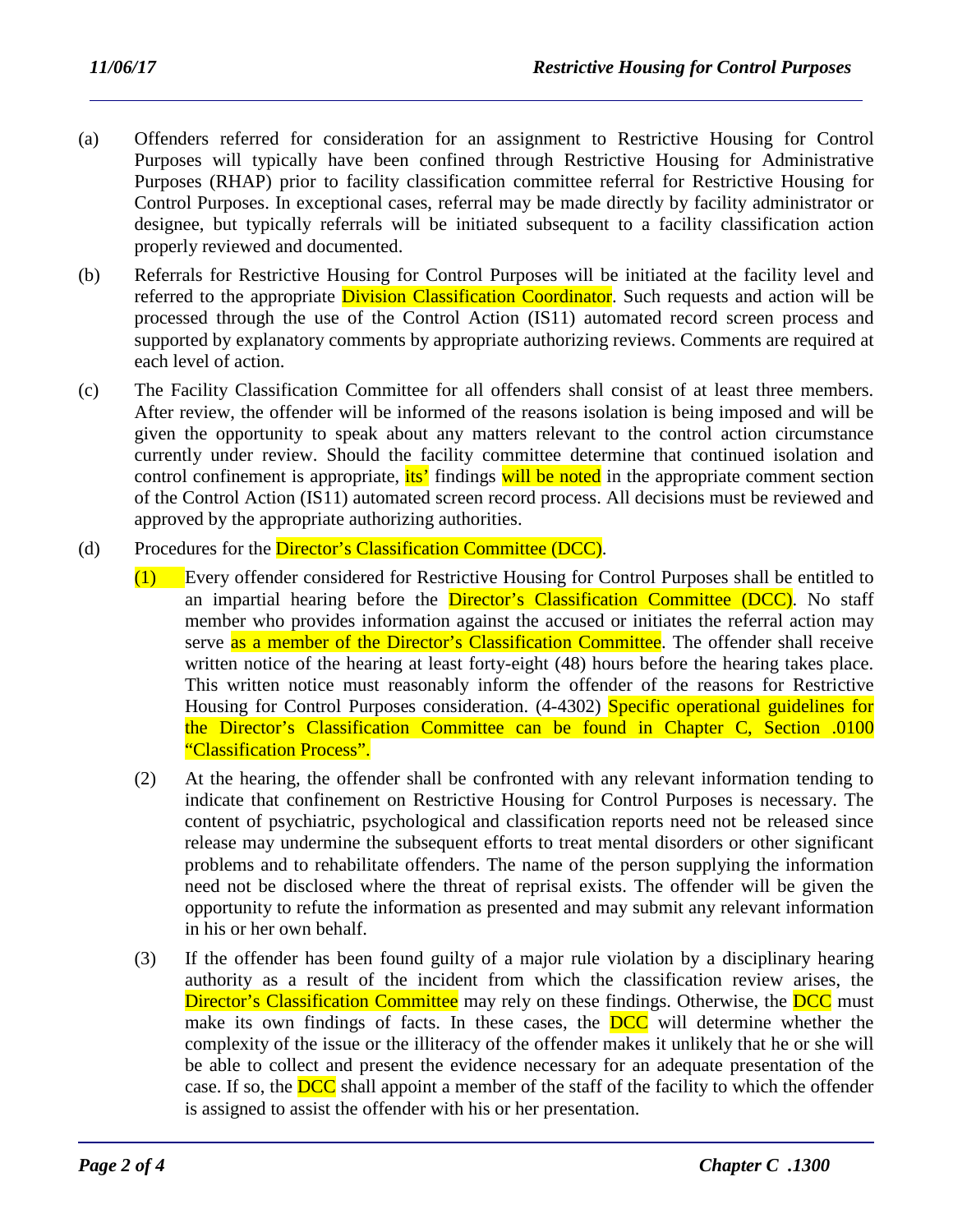- (4) At the hearing, the Director's Classification Committee will review the factors relevant to a final decision. Neither the staff member presenting the case nor representatives of the referring unit shall be allowed to participate in the actual decision-making process. If the Director's Classification Committee determines that, based on the disciplinary report or the information presented, Restrictive Housing for Control Purposes is appropriate, the offender will be classified in that status. In all such cases, the offender involved shall be entitled to a written summary of the facts upon which the **DCC** relied in making the determination. If the **DCC** differs with the referring facility's recommendation and decides Restrictive Housing for Control Purposes is inappropriate, the **DCC** shall make a recommendation to the Manager of Classification, the Assistant Director of Auxiliary Services or other designated approving authority who will confer with the appropriate Region Director or designee prior to rendering a final decision.
- (e) Offenders assigned to Restrictive Housing for Control Purposes will have their assignments reviewed by a **Director's Classification Committee** at least once every six months. Facility authorities may, with appropriate documentation, authorize the release of an offender from (RHCP). Offenders who are validated Level III SRG members must be reviewed by a **Division** Classification Committee for release. It will be the responsibility of the facility to refer all validated offenders to the **Division Classification Coordinator**. The **Divisional Classification** Coordinator will then ensure a DCC hearing. If released, the Division Classification Coordinator shall notify the Chief of Security's Office of the offender's return to the regular population for referral to the STGMU screening committee.

Offenders assigned to the Rehabilitative Diversion Unit Program (RDU) or the Therapeutic Diversion Unit (TDU) Program in lieu of RHCP will not be reviewed by the **DCC** for continuation purposes. The facility Treatment Teams will perform all reviews for progression, regression, and completion. If an offender assigned to the TDU or RDU program is removed from the program for negative behavior, the offender shall be reviewed by the DCC for appropriate housing.

(f) In an effort to return the offender to the regular population, the facility may in the scope of providing mental health treatment, employ other techniques and strategies that may not be afforded to offenders assigned to RHCP housing. The following facilities may submit a petition for temporary suspension of Conditions of Confinement (DC-556) thru the appropriate chain of command for review by the facility head:

#### **NCCIW** Central Prison Maury Correctional Institution

If temporary suspension is approved, strict security measures should be maintained.

(g) Offenders removed from therapeutic control (RHCP) status as result of an acceptable program performance will be placed in the mental health out-patient population for housing.

# **.1303 TEMPORARY TRANSFER**

Offenders considered for RHCP can be considered for a temporary assignment to an institution pending their hearing before the DCC. If a hearing is held at the receiving institution, the chairperson of the reviewing classification committee will see that the necessary information to